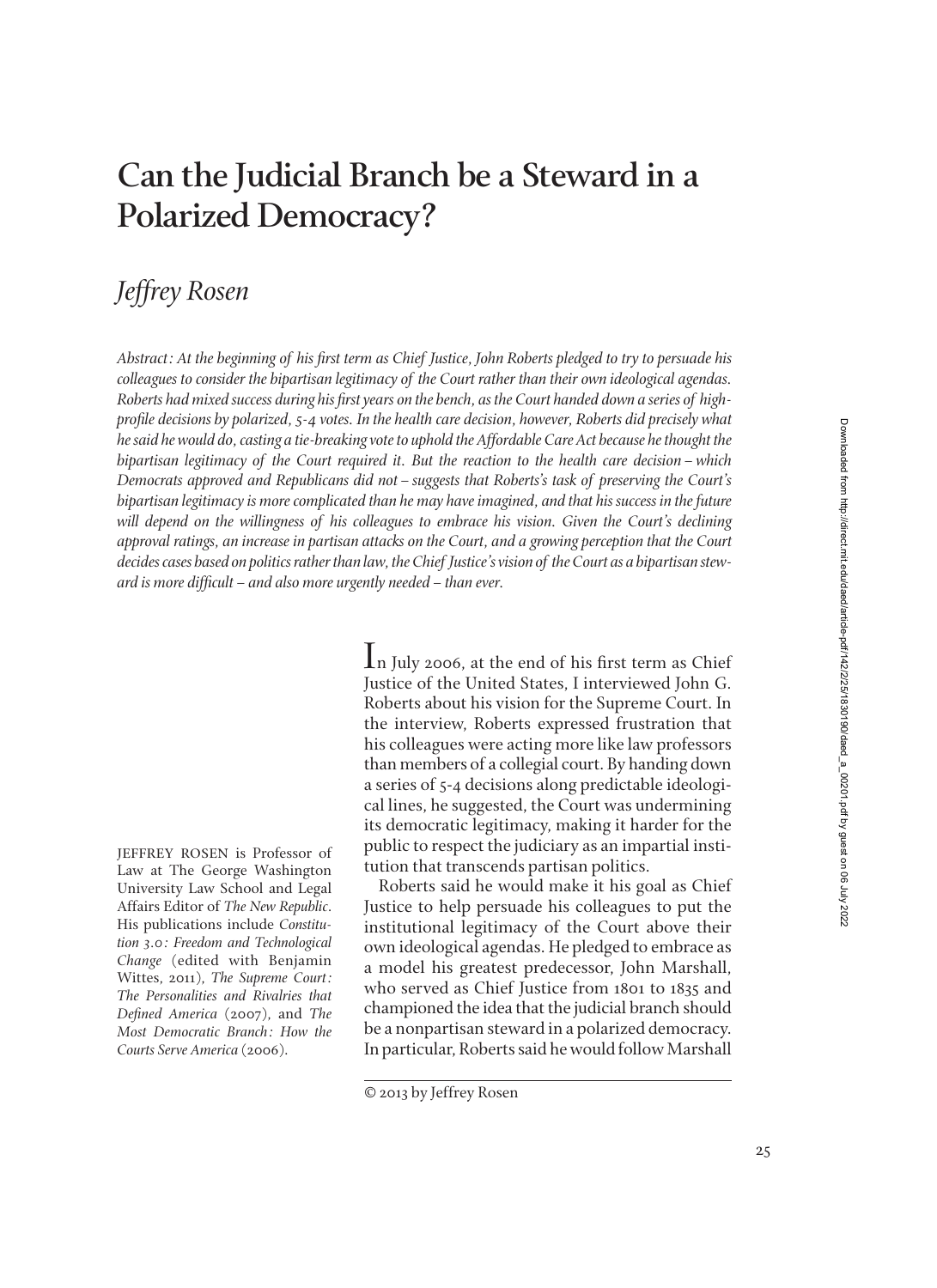*Judicial Branch be a Democracy?*

Can the in discouraging his colleagues from issuing separate opinions. "I think that every *Steward in a* justice should be worried about the Court acting as a Court and functioning as a *Polarized* Court," he said. "[T]hey should all be worried, when they're writing separately, about the effect on the Court as an institution."1

> Roberts suggested that Marshall's success in unifying the Court was a reflection of his temperament: he persuaded his colleagues to live together in the same boardinghouse, where they discussed cases over a hogshead of Marshall's Madeira. Roberts explained that he had embraced Marshall as a model in reaction to the "personalization of judicial politics," which had led both the justices and court observers in recent years to be more concerned about the consistency and coherence of the votes of individual justices than about the legitimacy of the Court as a whole. By emphasizing the benefits of unanimity for his colleagues, Roberts said, he hoped to influence the "team dynamic" that would lead both sides to work toward consensus, in order to achieve a kind of bilateral disarmament.

> Roberts was effective in achieving his goal of unanimity during his first, abbreviated term, in which there were far fewer 5-4 decisions (13 percent) than in the previous term (30 percent).<sup>2</sup> But the following term ended in 2007 with a cacophony of partisan disagreement: 33 percent of the cases were decided by 5-4 votes–the highest percentage in at least a decade.<sup>3</sup> During this term, the Court decided highprofile disputes regarding partial birth abortion, affirmative action, and campaign finance reform, and the justices sniped at each other in unusually personal terms. Justice Antonin Scalia, for example, accused Roberts of "faux judicial restraint"– the equivalent of fighting words on the Supreme Court.4 On the other side of the ideological divide, Justice Stephen Breyer

accused Roberts of "distort[ing] precedent" and seeking to "rewrite this Court's prior jurisprudence, at least in practical application."5

Since then, the rate of 5-4 decisions has fluctuated from 17 percent in the 2007 term, 29 percent in 2008, 18 percent in 2009, and 20 percent in 2010.<sup>6</sup> But then came the *Citizens United*case in 2010, which struck down the McCain-Feingold campaign finance reform by a 5-4 vote and earned a rebuke from President Obama during his State of the Union address just a week after the decision was made.

Against this background of partisan divisions, many observers expected the Roberts Court to strike down the Affordable Care Act, the centerpiece of President Obama's domestic agenda, by a 5-4 vote. In the landmark health care decision in 2012, however, Chief Justice Roberts did precisely what he said he would do. He joined the four liberal justices in holding that the Affordable Care Act's individual mandate is justified by Congress's taxing power, even though he joined the four conservative justices in holding that the mandate is not justified by Congress's power to regulate interstate commerce. For placing the bipartisan legitimacy of the Court above his own ideological agenda, Roberts deserves praise not only from liberals but from all Americans who believe that it is important for the Court to stand for something larger than politics. Seven years into his chief justiceship, the Supreme Court finally became the Roberts Court.

To question the combination of legal arguments that Roberts embraced would be beside the point: Roberts's decision was above all an act of judicial statesmanship. On both the left and the right, commentators praised his "political genius" in handing the president the victory he sought even as he laid the groundwork for restricting congressional power in the future.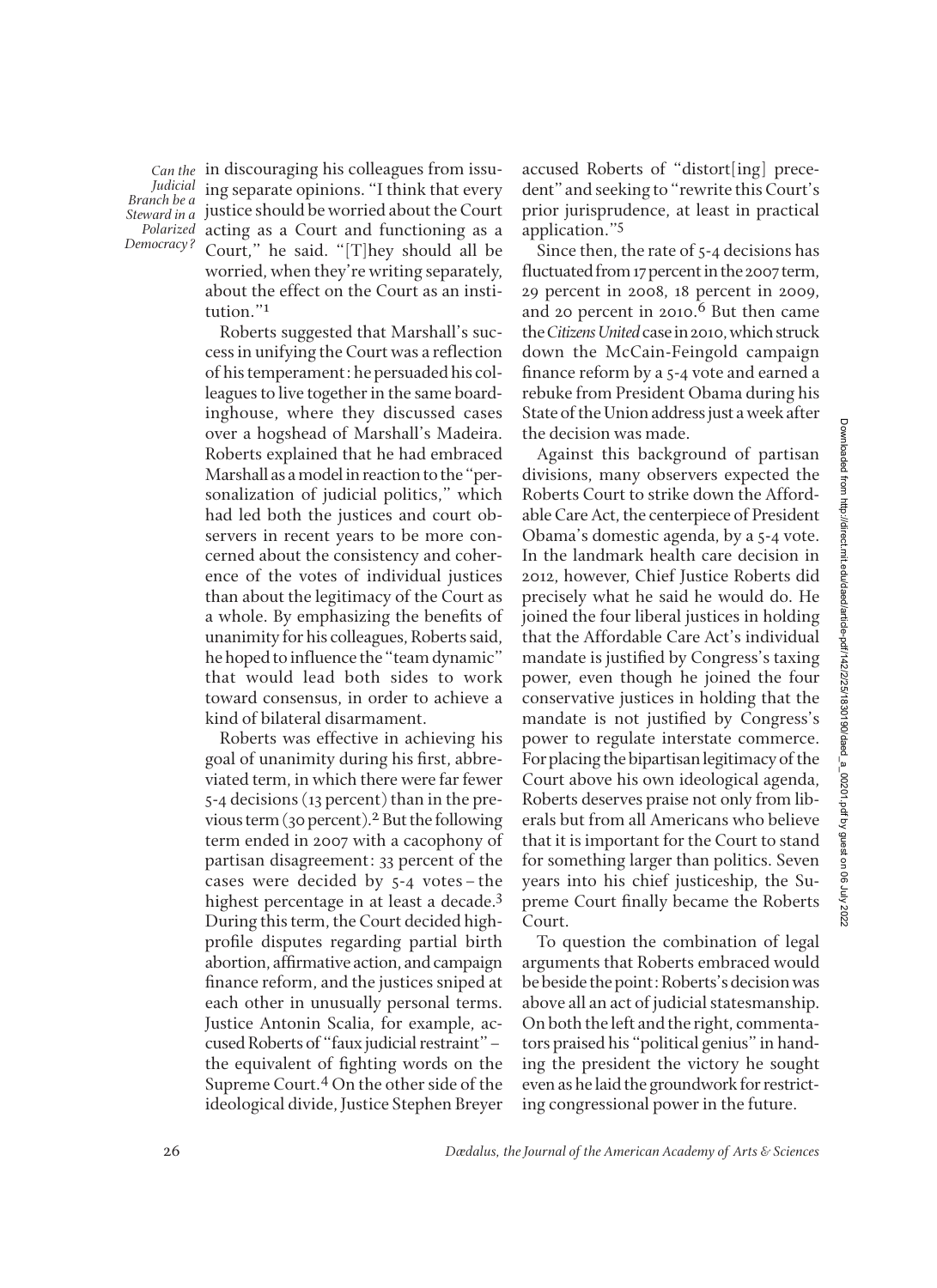That is not to say that Roberts has reinvented himself as a liberal. He has strong views that he is unwilling to compromise, and with his strategic maneuvering in the health care case, he increased the political capital that will allow him to continue to move the Court in a conservative direction. Marshall achieved a similar act of judicial jujitsu in *Marbury v. Madison*, when he refused to confront President Jefferson over a question of executive privilege but laid the groundwork for expanding judicial power in the future. All this suggests that, as long as the composition of the Court remains balanced between five conservatives and four liberals, partisan divisions on the Roberts Court will continue. But in the most highly visible cases, in which the Court's institutional legitimacy is at stake, the Chief Justice may occasionally break ranks with his conservative colleagues.

What can explain the, at best, mixed success that Chief Justice Roberts has had in reducing polarization on the Court, despite his stated ambition to do so? Part of the explanation has to do with the Court's docket: as Justice Breyer once told me in a public interview, the more constitutional cases the Court agrees to hear, the more likely the justices are to divide because they have stronger preconceived views in constitutional, as opposed to statutory, cases. Breyer's observation is supported by the fact that Roberts has had success in achieving something approaching unanimity in cases affecting business interests, which are often decided on statutory rather than constitutional grounds. About 40 percent of the Court's docket is now made up of business cases, up from 30 percent in recent years, and 79 percent of these cases are decided by margins of 7-2 or better.7 Roberts seems to have made a self-conscious effort to encourage the Court to hear business cases; and as the percentage of business cases heard by the Roberts Court has grown,

so has the percentage won by business *Jeffrey* interests: a study conducted for *The New Rosen York Times* found that the Roberts Court ruled for business interests 61 percent of the time in its five terms, compared with 46 percent in the last five years of the Rehnquist Court and 42 percent by all Supreme Courts after 1953.<sup>8</sup>

Because the Supreme Court has broad control over its docket, it does not have to agree to hear the most contentious constitutional cases. The fact that it continues to do so suggests that at least four justices are consistently voting to hear these cases despite their tendency to provoke polarization. And once the Court agrees to hear a potentially contentious case–such as *Citizens United*–the Chief Justice's ability to persuade his colleagues to decide that case on narrow, consensus-based grounds rather than broad and polarizing ones is limited by the interests, temperaments, and judicial philosophies of his fellow justices.

At the moment, the swing justice on the Court is Anthony Kennedy, who prefers sweeping abstractions to narrow legalisms. As a result, decisions like *Citizens United* are more likely to include incendiary generalizations about the constitutional personhood of corporations than they were when Sandra Day O'Connor, a more incremental and politically pragmatic judge, controlled the balance of the Court.

But Justice Kennedy cannot be blamed for the most salient symptom of polarization on the Roberts Court: the fact that the conservative justices are more conservative than their predecessors. The Roberts Court issued conservative decisions 58 percent of the time in its first five years, compared to a rate of 55 percent for the courts led by Chief Justices Warren E. Burger and William Rehnquist, and only 34 percent for the Court led by Chief Justice Earl Warren. The Roberts Court also has issued conservative opinions in 71 percent of ideologically divided cases, as op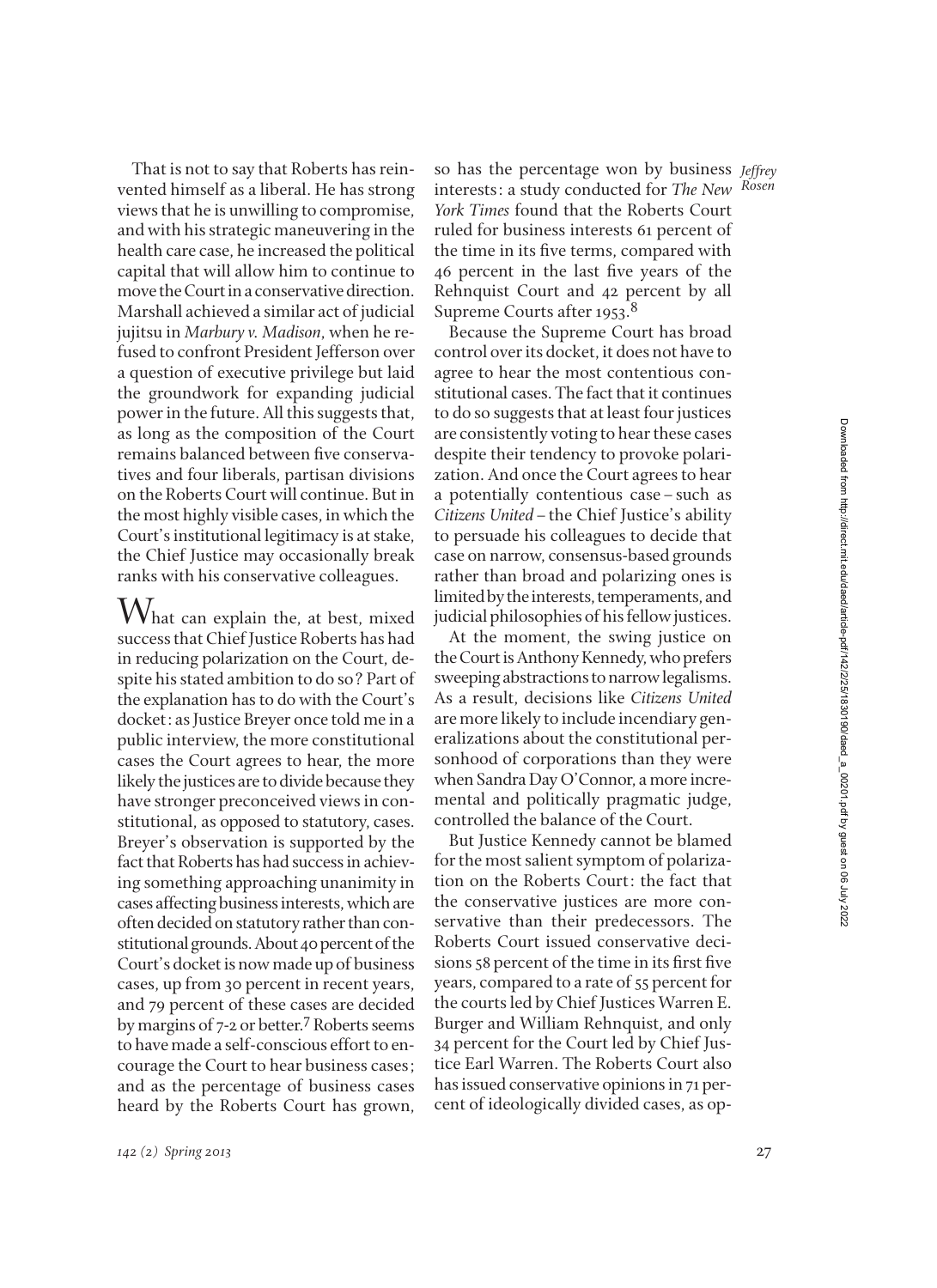Can the posed to less than half the time in the final years of the Rehnquist Court.9

*Judicial Branch be a Steward in a Democracy?*

To some degree, these differences sim-Polarized ply reflect a change in the numbers of conservative versus liberal justices: the Roberts Court is not striking down laws or overturning precedents at a higher rate than its predecessors. But in another sense, the willingness of the Roberts Court to issue polarizing decisions by narrowly divided votes reveals a decline in the culture of bipartisanship on the Court.

> To be sure, this is not a culture that has prevailed for much of the Court's history. As Chief Justice Roberts told me, "It's sobering to think of the seventeen chief justices....Certainly a solid majority of them have to be characterized as failures" in terms of their ability to promote consensus and unanimity.<sup>10</sup> After the comity of the early Marshall era, there have been many periods when the justices have divided along partisan lines and openly squabbled, perhaps most notably in the period before and immediately after the New Deal. The Court struck down the core of Franklin Roosevelt's recovery program by closely divided votes and, after stepping back from the brink, continued to indulge in personal and ideological vendettas. Justices Hugo Black and Robert Jackson sniped openly at each other, and Chief Justice Fred Vinson once nearly punched Justice Felix Frankfurter in the nose.

> By the 1950s, however, Chief Justice Warren's leadership of the Court was characterized by a sense of stewardship, a belief that the common good would suffer if momentous decisions were made along ideological lines. Under Chief Justice Vinson, the Court had tentatively voted to uphold school segregation. But after the case was set for reargument, Vinson suddenly died, prompting Justice Frankfurter to remark, "This is the first indication I have ever had that there is a God." After Warren replaced Vinson, the

Court voted tentatively to strike down school segregation in *Brown v. Board of Education*. Warren then famously lobbied his skeptical colleagues and persuaded them to make the decision unanimously. It would be bad for the Court, he told the last holdout, Stanley Reed, for the decision to be made over a single dissent. Out of deference to Warren's leadership, Justice Reed agreed, and when Warren read the decision to a spellbound courtroom, Thurgood Marshall, the lawyer for the naacp Legal Defense Fund, looked up at Reed in astonishment and gratitude.

Despite his reputation as the head of a liberal court, moreover, Warren viewed the Court under his leadership as a partner of Congress and the president, rather than an adversary, and he rarely made decisions that the other branches of the federal government strenuously resisted.11 Warren himself was a former politician: a former gop presidential and vice presidential candidate who had also been an elected county prosecutor, state attorney general, and governor of California, where he had a reputation for working with Democrats in the state legislature. Indeed, a majority of the justices who decided *Brown* came from a political background –including two former senators (Harold Burton and Hugo Black), two former attorneys general (Tom Clark and Robert Jackson), a former head of the Securities and Exchange Commission (William O. Douglas), and one former judge who had also served as a senator (Sherman Minton). On the court today, by contrast, there are no former politicians and eight former federal judges.

Even if the current Court contained more politicians, it could hardly reconstruct the sense of stewardship that prevailed in the Warren era. That's because the nature of politics has changed dramatically since the 1950s, as both the House and the Sen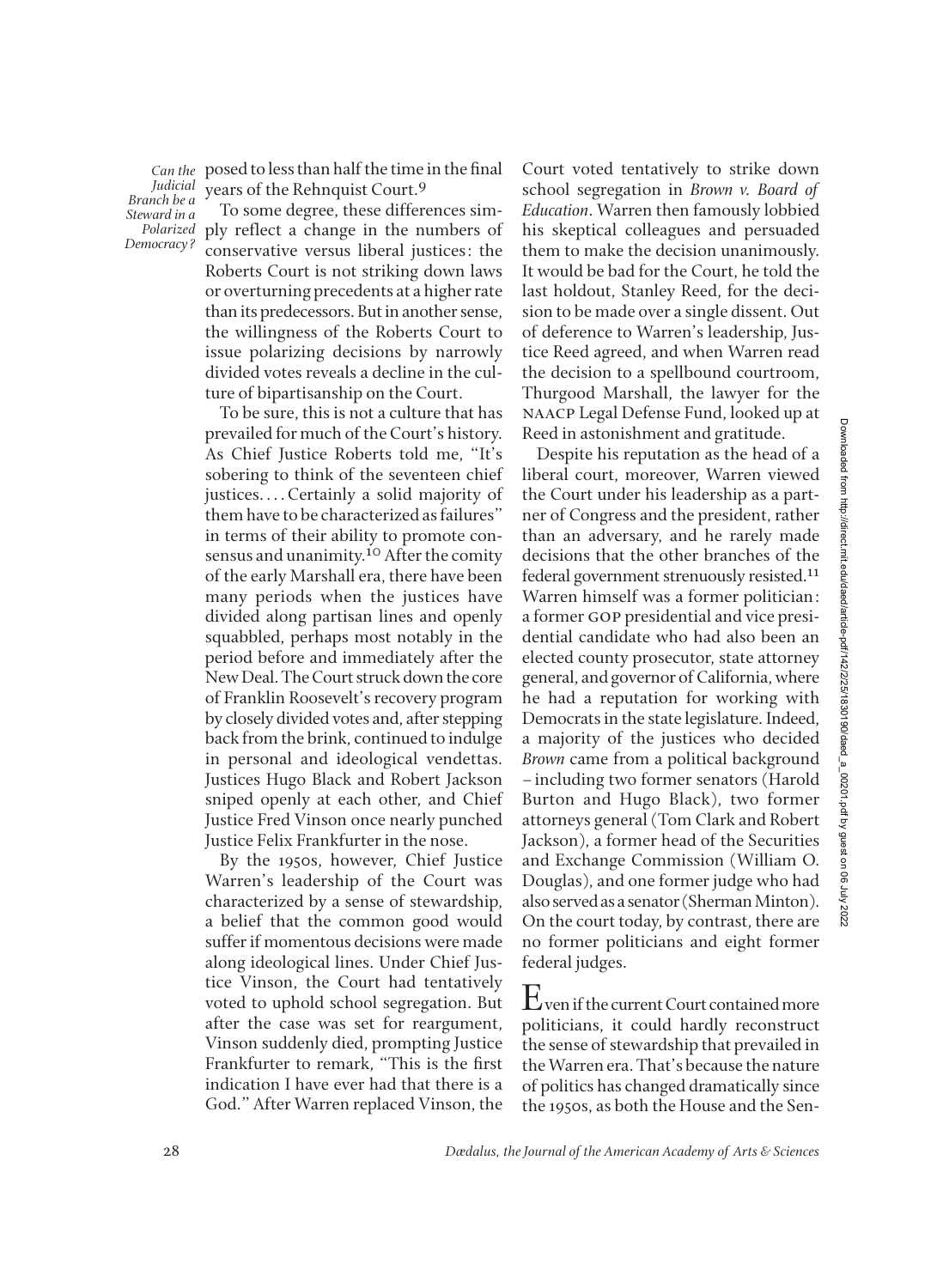ate have become much more polarized and less susceptible to bipartisan compromise. The causes of this polarization have been extensively discussed–changes in media technology have surely contributed, for example–but one of the most salient causes is the growth of partisan gerrymandering. In the 1950s, a candidate who won a primary election by appealing to his base had an incentive to move to the center in the general election in order to win over undecided voters in a closely divided district. But once partisan gerrymandering increasingly ensured safe seats for the winners of primary elections, candidates instead had an incentive to move hard left or hard right to win the primary. Partisan gerrymandering explains much of the polarization of the House of Representatives; and because many senators now come from the House, it has contributed to polarization in the Senate as well.

As politics in general have become more polarized since the Warren era, judicial politics, too, have become polarized. The collapse of the center in Congress has made judicial confirmation a bruising process, and has guaranteed that those who get nominated and confirmed are farther than ever from the judicial center. It is also impossible to ignore the role of interest groups that sprung up in the wake of *Roe v. Wade*. *Roe* was decided in 1973, and by the 1980s, interest groups emerged on both sides of the political spectrum, dedicated to the goal of either overturning *Roe* or preserving it. These interest groups helped turn every Supreme Court confirmation hearing since the unsuccessful nomination of Robert Bork in 1986 into a referendum on the rightness or wrongness of *Roe*. This litmus test, in turn, led presidents of both parties to choose nominees for their ideological reliability above all: Republican nominees had to commit to overturning *Roe*, while Democrats had to commit to upholding it.

It took several judicial nominations for *Jeffrey* this strategy of ideological polarization to *Rosen* become well established: David Souter and Anthony Kennedy ended up affirming *Roe* rather than repudiating it. But galvanized by a "No more Souters!" battle cry, President George W. Bush appointed two justices, Roberts and Alito, who have proved to be reliably conservative votes, disinclined to moderate their views in order to meet their liberal colleagues halfway. Thus the ideological hardening of the Court, like that of Congress, seems to be increasingly entrenched.

This problem is not limited to the conservative wing of the Court. As the stakes in judicial battles have grown, both Democratic and Republican presidents have put greater emphasis on ideological reliability than they did in the 1950s, when the Court was a place to reward political allies (or opponents) rather than a perceived battleground for the culture wars. And as justices have become ideologically less flexible, so have their law clerks. Perhaps the most telling sign of judicial polarization is the fact that liberal justices are now far more likely than they were in the past to hire law clerks who worked for judges appointed by Democrats, and Republican justices are more likely than their predecessors to hire clerks who worked for judges appointed by Republicans.12 Clerks are vetted for their ideological reliability by a screening system that begins in law school, where they are expected to declare their political allegiances by joining either the Federalist Society or the American Constitution Society; the system continues by securing clerkship with ideologically identified appellate judges who are considered feeders for Supreme Court clerkships. As a result, the prospect of clerks who will challenge their justices' ideological preconceptions, rather than encouraging them, becomes increasingly remote.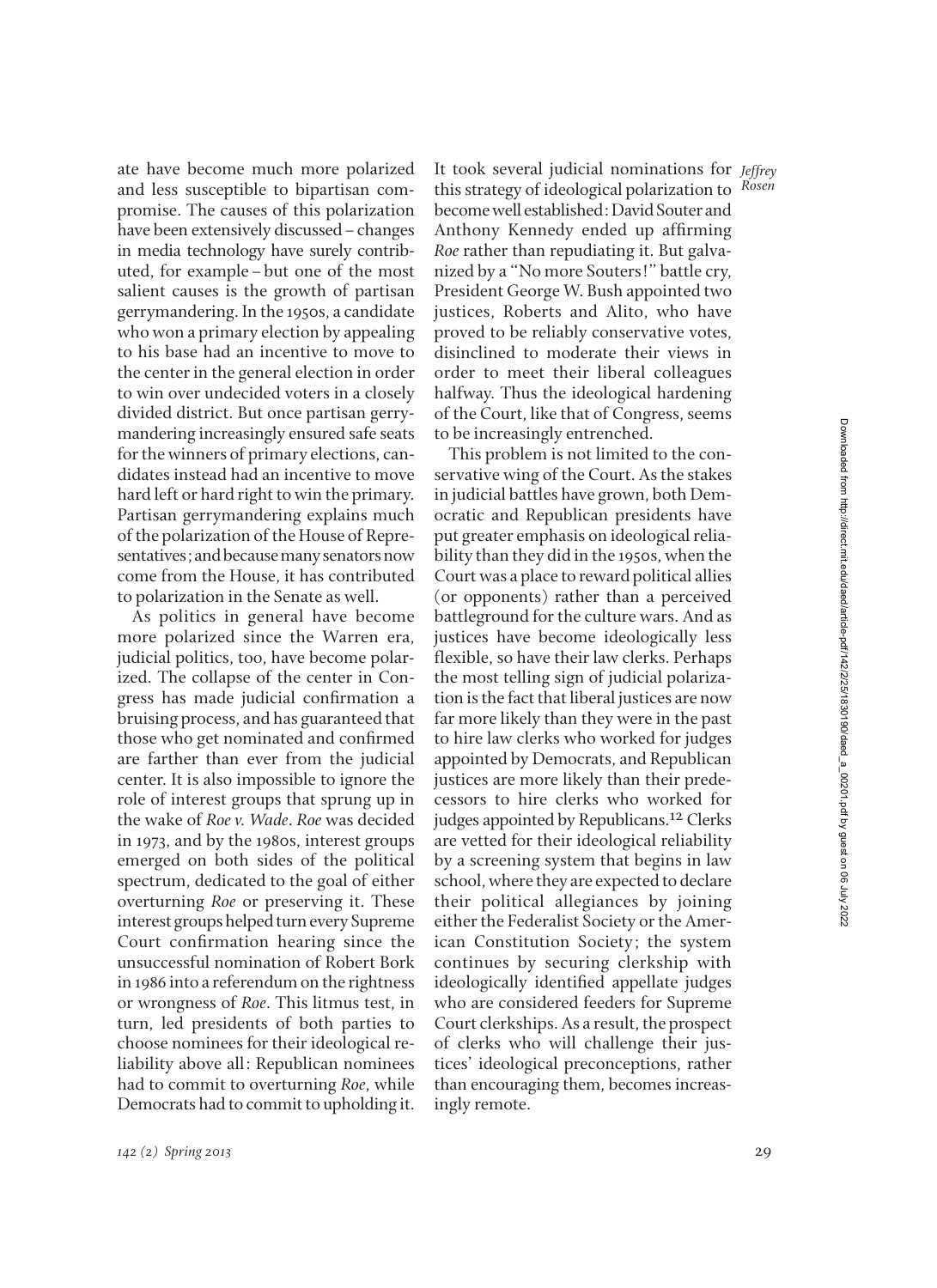*Can the Judicial Branch be a Polarized Democracy?*

The polarization of the nominations process and of the Court itself has led to more strident attacks on judicial inde-*Steward in a* pendence in the political arena. As politicians on both sides no longer have faith in the Court to provide neutral justice, they are willing to attack the justices in political terms. The rhetorical attacks on judges, which became especially pronounced after the Terry Schiavo controversy in 2005, culminated in the Republican presidential primaries of 2011, in which nearly all the major candidates sharply questioned judicial power. From Texas Governor Rick Perry, who called for term limits for Supreme Court justices, to former Speaker of the House Newt Gingrich, who proposed abolishing the U.S. Court of Appeals for the Ninth Circuit,<sup>13</sup> the candidates used anti-judicial rhetoric more shrill than we have heard since the Progressive Era. Together with Gingrich, candidates Michele Bachmann, a U.S. representative from Minnesota, and Herman Cain, a business executive, went so far as to say they would sign a federal ban on abortion in direct contradiction of *Roe v. Wade*, intentionally provoking a constitutional crisis.14

> During the 2012 campaign, Gingrich offered the most extreme attacks along these lines, calling on Congress to subpoena judges and force them to explain their rulings under threat of arrest. But if Gingrich's judge-bashing was extreme, it was by no means an isolated phenomenon. More than at any point in recent American history, judge-bashing is now an accepted part of both conservative and liberal discourse. If we are not careful, we may slide toward a future in which neither liberals nor conservatives are willing to accept the legitimacy of judicial opinions with which they disagree.

> Until recently, in the post–Warren Court era, Republican presidential candidates were more extreme in their attacks on

judges than Democrats. In the 1996 presidential campaign, for example, Pat Buchanan gave a speech called "Ending Judicial Dictatorship" that presaged many of the ideas of Gingrich's white paper "Bringing the Courts Back Under the Constitution." Buchanan's speech was ghostwritten by William J. Quirk, a law professor at the University of South Carolina and coauthor of the 1995 book *Judicial Dictatorship*. In the book and in the speech, Quirk, as channeled by Buchanan, quoted from Thomas Jefferson's writings questioning the wisdom of judicial review and endorsed Theodore Roosevelt's Progressive Era proposal to allow the people to overrule judicial decisions by popular vote.

Although Gingrich quoted some of the same Jeffersonian passages as Buchanan, his 2011 white paper on the judiciary includes some surprising sources that were not available in 1996: articles by liberal scholars questioning judicial supremacy. In the past decade, there has been an explosion of books and articles by liberals on popular constitutionalism, led by former dean of Stanford Law School Larry Kramer, whose 2004 book *The People Themselves* Gingrich quotes extensively and sympathetically. Of course, many liberal popular constitutionalists question judicial supremacy–that is, the claim that judges alone have the right to interpret the Constitution–without endorsing Gingrich's extreme attacks on judicial independence, such as his claim that the president should ignore Supreme Court decisions with which he disagrees.

Popular constitutionalism is a provocative movement, of which I'm a cardcarrying member. Regardless of whether you think the courts *should* thwart the deeply felt constitutional views of the people, it is hard to deny that on the rare occasions when they *have* done so, they have often provoked popular backlashes followed by judicial retreats.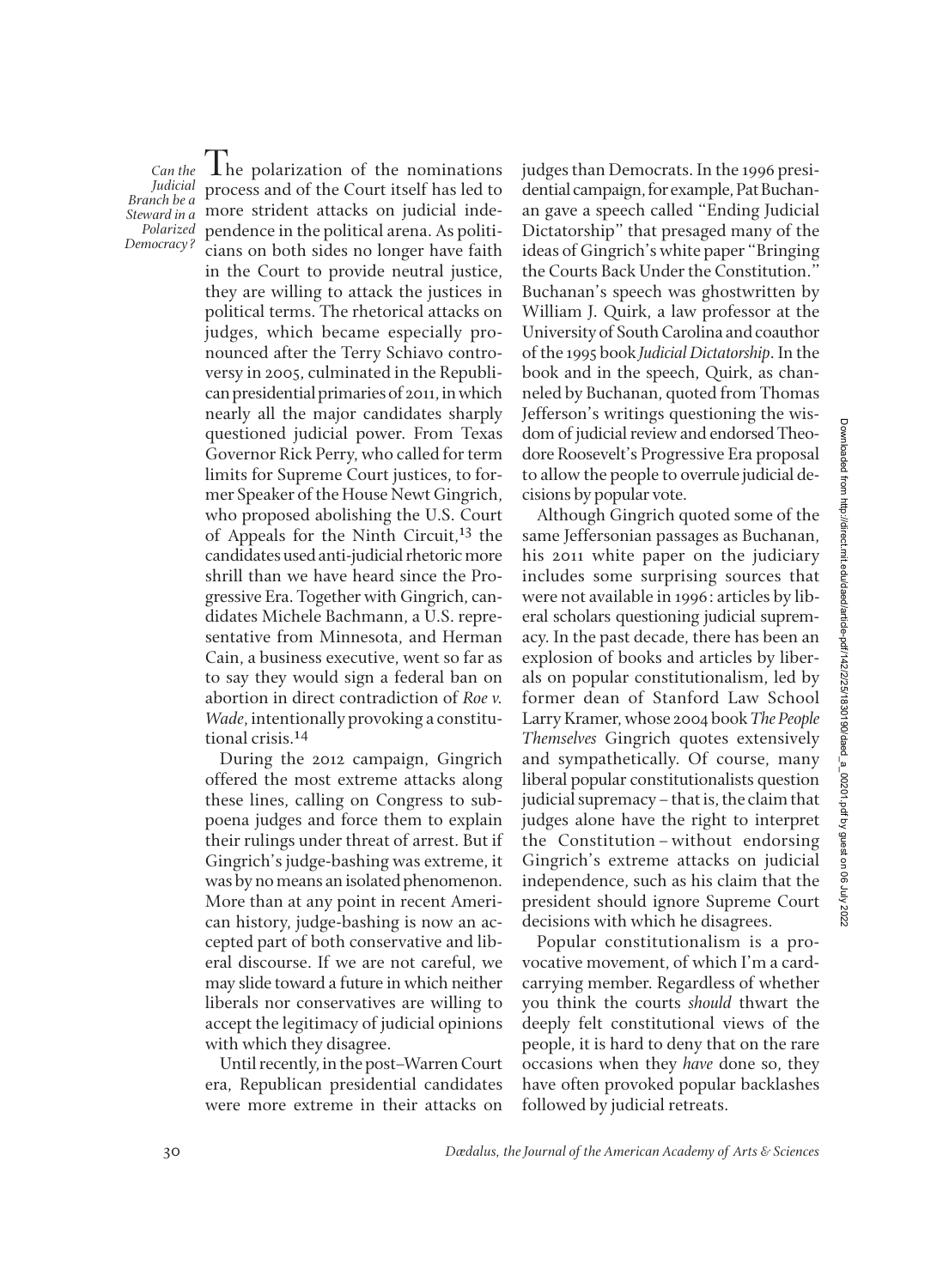The problem is that the rise of liberal popular constitutionalism has coincided with the rise of a political and media culture in which partisan attacks on individual judges are multiplying. As a result, popular constitutionalists' criticism of judges for second-guessing democratic decisions is increasingly showing up in the political arena–where it sometimes takes the form of reasonable critiques of judicial overreach, sometimes takes the form of anti-judge demagoguery, and sometimes treads a fine line between the two. Recently, for example, Michele Bachmann took to RedState.com after Justice Ruth Bader Ginsburg recommended that post–Hosni Mubarak Egypt use the South African constitution as a model, rather than the much older U.S. one: "Unfortunately, Supreme Court Justice Ruth Bader Ginsburg doesn't believe in the importance of the U.S. Constitution," Bachmann wrote.

Figuring out where to draw the line between criticism and demagoguery is not easy. Sometimes the line is clearly crossed, as with Gingrich's claim that "if the court makes a fundamentally wrong decision, the president can in fact ignore it." In other cases, the boundary is harder to discern. Consider President Obama's 2010 State of the Union address, in which he challenged the Court's *Citizens United* decision while six of the justices sat in front of him. "With all due deference to separation of powers," he said, "last week the Supreme Court reversed a century of law that I believe will open the floodgates for special interests–including foreign corporations –to spend without limit in our elections." Chief Justice Roberts clearly believed that some kind of protocol had been violated: "I think anybody can criticize the Supreme Court," but "there is the issue of the setting, the circumstances, and the decorum."

Did Obama go too far, as Roberts suggested? I don't think so. Our greatest presidents have criticized the Court, includ-*Jeffrey* ing Abraham Lincoln and Franklin Roo-*Rosen* sevelt, who did so during his 1937 State of the Union address. And Obama was careful to acknowledge "all due deference to separation of powers" before launching into his attack; like Lincoln and Roosevelt –but unlike Gingrich–he was making clear that he would obey the decision with which he disagreed.

But if Obama's criticism of *Citizens United* was legitimate, others on the left have made more troubling arguments. "I hope Anthony Kennedy is happy," wrote political commentator Elie Mystal in a post at Above the Law, a widely read legal blog. "[P]oint out to me a Supreme Court justice who didn't know the *Citizens United* ruling would disproportionately favor Republicans, and I'll point to a liar." This is a dramatic allegation that seems intended to delegitimize the Court. Kennedy's ruling may have been naive; but in the absence of evidence to the contrary, one must assume it was offered in good faith.

Some liberal politicians have been similarly extreme. In 2010, Democratic Representative Peter DeFazio of Oregon said that he was "investigating articles of impeachment against Justice Roberts for perjuring during his Senate hearings, where he said he wouldn't be a judicial activist and he wouldn't overturn precedents." Last year, Democratic Representative Chris Murphy of Connecticut, outraged about Justice Clarence Thomas's ties to conservative donors, argued that "there should start to be some real investigations as to whether [he] can continue to serve as a justice on the Supreme Court."

Meanwhile, the most prominent critic of *Citizens United* has been comedian and political satirist Stephen Colbert. His central stunt–setting up his own super pac– has been funny and illuminating, a clever way of highlighting the ruling's drawbacks. But the limits of his approach were clear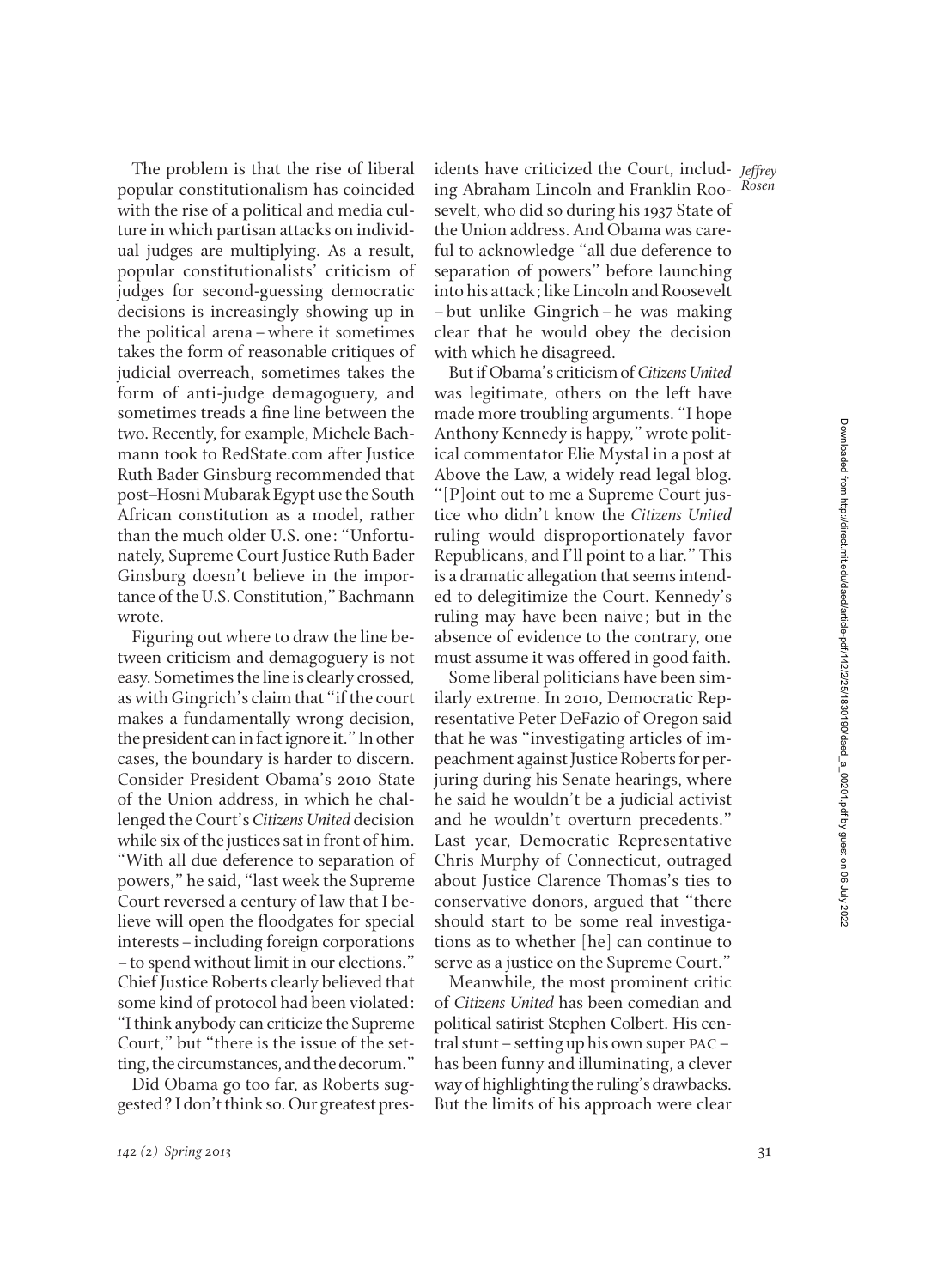*Judicial Branch be a Polarized Democracy?*

Can the during his recent interview with retired Justice John Paul Stevens, who wrote the greatest dissent of his career in *Citizens Steward in a United*. Instead of allowing Stevens to explain his reasoning, Colbert mocked the 91-year-old justice and cut off his answers. (When asked whether he regretted any decision in his long career, Stevens gamely joked, "Other than this interview?") Colbert's attack on the Court works brilliantly as comedy; but by blurring the line between entertainment and constitutional criticism, he is arguably both parodying *and* exacerbating the climate of judge-bashing.

> Of course, judges on both the left and the right have contributed to the current situation by unnecessarily interfering in political debates and by issuing polarizing decisions on the most contested questions of American life by ideologically divided votes. But not all judges succumb to this temptation: in the health care cases, two of the most respected conservative appellate court judges in the country, Jeffrey Sutton and Lawrence Silberman, upheld the health care reform without hesitation, setting the stage for Chief Justice Roberts's career-defining decision to uphold the law as well. And there are many occasions when the Supreme Court and lower courts defy ideological predictions and rule against type. Chief Justice Roberts persuaded all his colleagues to join him in a narrow, nearly unanimous decision upholding the 2006 amendments to the Voting Rights Act, despite widespread expectations that the Court would strike down the amendments on a 5-4 vote.<sup>15</sup> And following the lead of a bipartisan panel of the D.C. Circuit, the Supreme Court unanimously rejected the position that we have no expectations of privacy in public and voted to ban the police from attaching a GPS device to the bottom of a suspect's car without a valid warrant and tracking his every move for a month. But

because, as Chief Justice Roberts has noted, ideologically divided decisions receive far more attention than ideologically unexpected or unanimous ones, a few cases like *Citizens United* may create the impression among citizens that the courts are more polarized than they actually are.

 $\Lambda$ re ideologically divided decisions in fact harmful to the legitimacy of the Court, as Chief Justice Roberts has suggested? Possibly not: the Court's legitimacy may turn less on whether its decisions are bipartisan than on whether the public generally agrees with the handful of decisions that catch its attention. As long as the Roberts Court remains broadly within the mainstream of public opinion–as it has done on questions like partial birth abortion, law and order, affirmative action, and even the health care mandate–then perhaps it can issue a handful of unpopular decisions, such as *Citizens United*, without significantly diminishing its legitimacy. Nevertheless, the Court's approval rating seems to be falling under Chief Justice Roberts: in Gallup polls since 2000, the Court's approval rating has fluctuated between a high of 62 percent and a low of 42 percent in 2005.<sup>16</sup> Today that figure is 46 percent, the second lowest rating of the decade.17 This may be part of an overall decline in public confidence in institutions more generally: the Court's institutional confidence rating rose throughout the 1990s from of a low of 39 percent in 1991 to about 50 percent in 1997, and it remained in that range until 2002, when it began to plummet. By 2007, only 34 percent of those surveyed had a "great deal" of confidence in the Court.18

The health care decision had a small but significant effect on public attitudes toward the Supreme Court. A study by Nathan Persily of Columbia Law School found that the Court's historically low approval ratings dropped further after the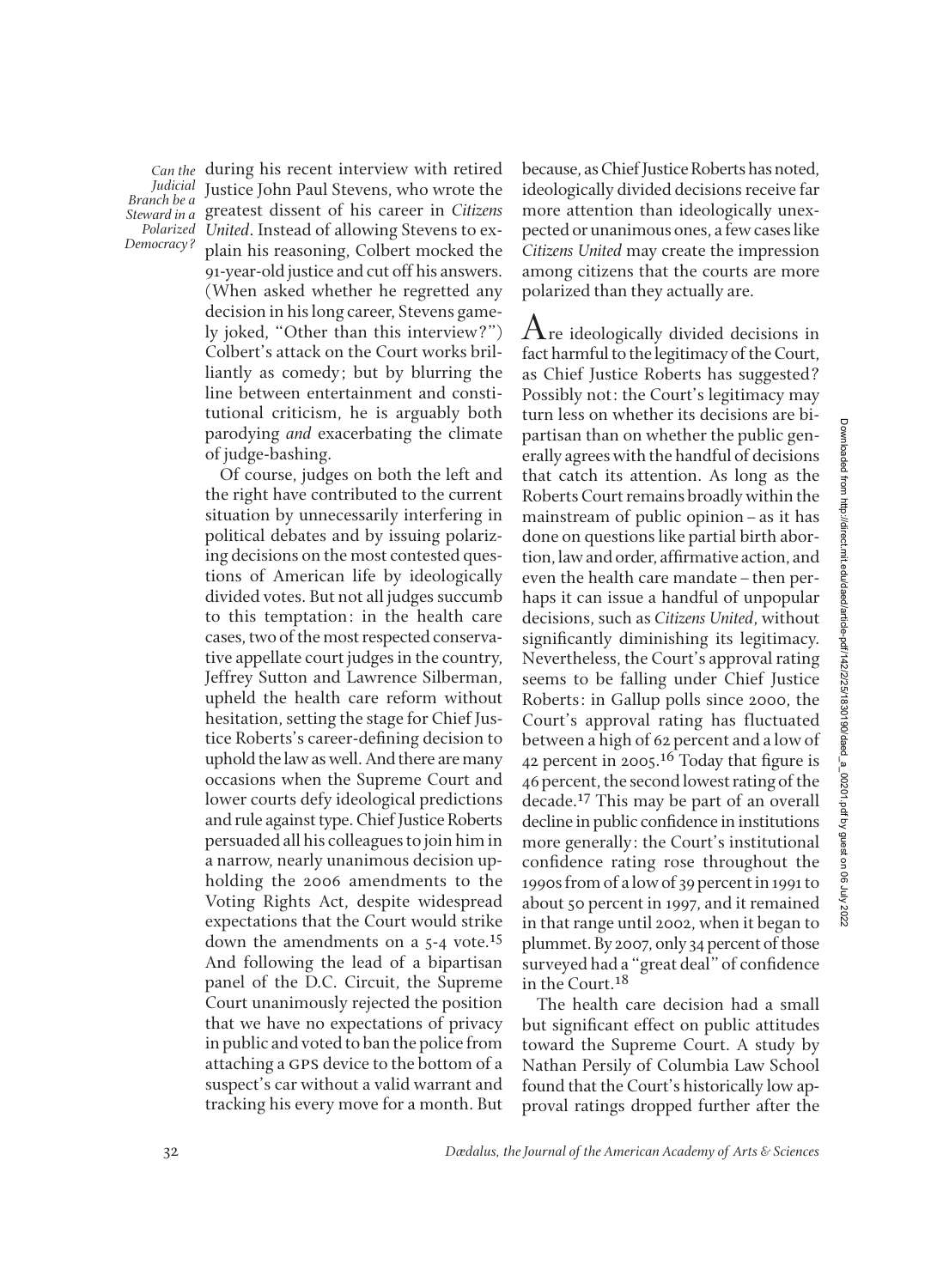decision was issued. The Court's approval rating in a *New York Times*/CBS poll fell from 44 percent in May and early June before the ruling to 41 percent in July after the ruling, although a Gallup poll in September suggested a rebound in the Court's approval, to 49 percent. Furthermore, opinions about the Court became even more polarized after the decision, with Democrats approving the decision and Republicans disapproving. But most polls showed more Americans approving of the decision than disapproving, especially when they were told that the Court had upheld the law. Before and after the decision, similar numbers of Americans thought the Court would decide the case based on their personal views, rather than the law; but after the decision, these numbers polarized, with almost two thirds of Republicans, but only 40 percent of Democrats, saying that the justices had put their personal views above their legal views. Persily also found that the Court's approval of the Affordable Care Act led some Democrats to change their minds about the health care mandate, leading to a small increase in approval of the mandate after the decision came down.19

The reaction to the health care decision suggests that Chief Justice Roberts's task of persuading the public that the Court bases its decisions on the law rather than on partisan views is complicated by the fact that people tend to approve of decisions with which they agree and to assume decisions with which they disagree are based on the justices' personal views rather than on the law. Moreover, although there may be some correlation between public approval, institutional confidence, and particular controversial decisions, the Court appears to be steadily losing ground with the public regardless of individual decisions, a reflection of declining trust in American institutions in general rather than simply the increased perception that

the Court is a polarized body. (In part, as *Jeffrey* political scientist Sarah Binder has dem-*Rosen* onstrated, partisan controversies over judicial confirmations decrease public confidence in the legitimacy of the courts.<sup>20</sup>) Therefore, Chief Justice Roberts was correct to be concerned about judicial and political polarization, but his ability to counter this perception may be more constrained than he expected.

Given the broader political forces contributing to the polarization of judicial politics, there are limits to what any individual justice or judge can do to resurrect the sense of bipartisan stewardship that characterized the judiciary of previous eras. Nevertheless, the Court can avoid selfinflicted wounds–from *Bush v. Gore* to *Citizens United*–by ruling narrowly rather than broadly; avoiding ideologically divided, 5-4 opinions; and promoting consensus as much as possible. In this sense, Chief Justice Roberts was correct to embrace Marshall's vision of narrow, unanimous opinions as a model. And by upholding health care reform, Roberts provided an inspiring example of judicial bipartisanship. Other institutional proposals to reduce judicial partisanship–from the elimination of life tenure and adaptation of a fixed eighteen-year term for Supreme Court justices to a requirement that appellate panels include judges appointed by presidents of different parties–require a constitutional amendment or bipartisan legislation and are thus unlikely to be adopted. Therefore, the only realistic antidote to judicial polarization may, for the moment, be judicial self-restraint.

If the Court is unable or unwilling to restrain itself in less visible cases, it might at least take more seriously its role in educating Americans about its role in American democracy. When the Court handed down the *Brown v. Board of Education* opinion in 1954, Chief Justice Warren

Downloaded from http://direct.mit.edu/daed/article-pdf/142/2/25/1830190/daed\_a\_00201.pdf by guest on 06 July 2022 Downloaded from http://direct.mit.edu/daed/article-pdf/142/2/25/1830190/daed\_a\_00201.pdf by guest on 06 July 2022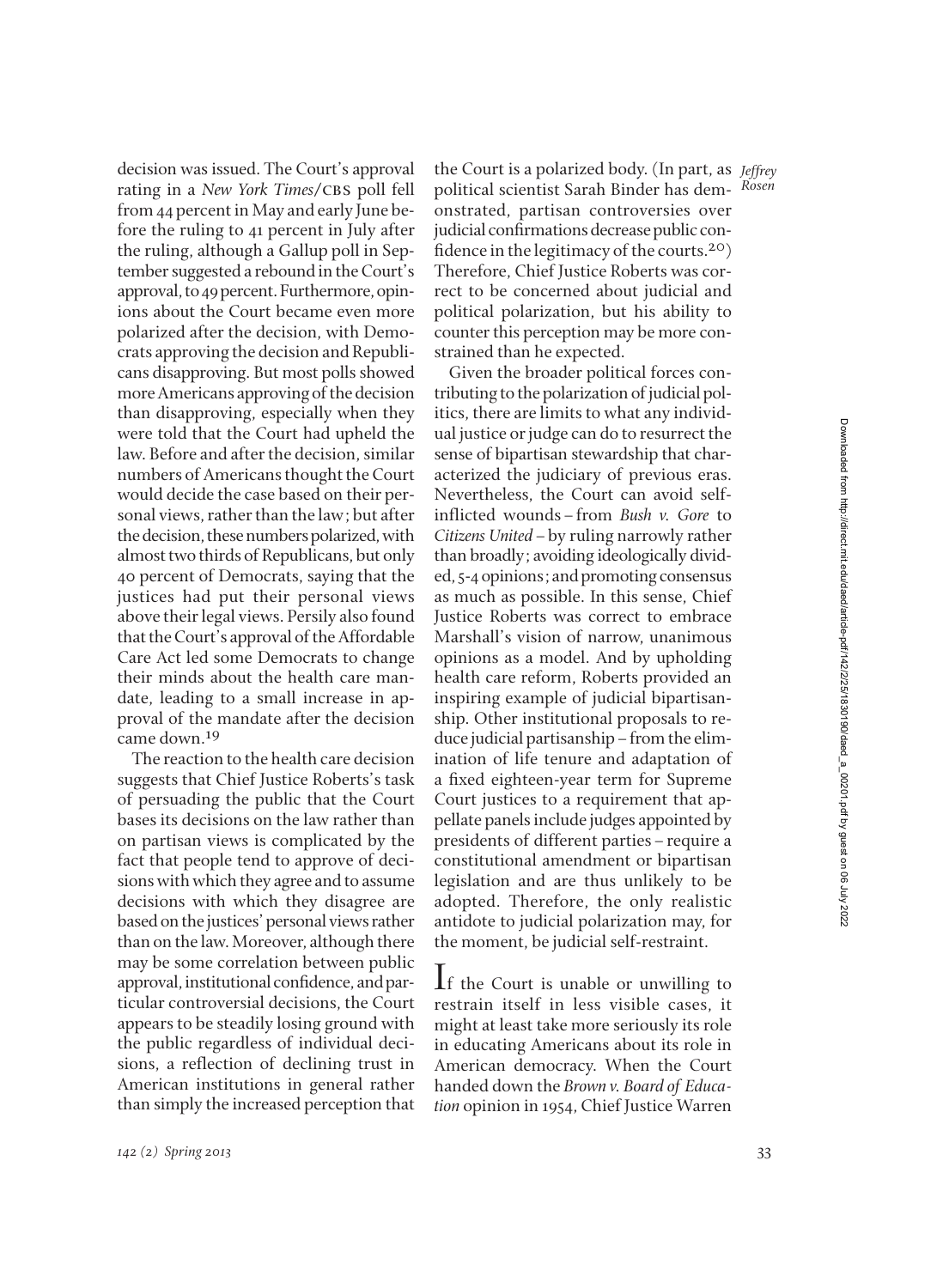*Judicial Branch be a Democracy?*

Can the insisted that it be written as plainly as possible, so that it could be printed in *Steward in a* newspapers and understood by all American citizens. Similarly, in *Cooper v. Aaron Polarized* in 1958, all nine justices signed the opinion in their own hands, in order to signal the Court's seriousness (and to enlist President Eisenhower's support) in ordering the admission of African American students to Little Rock public schools over the opposition of that state's governor and the local school board. *Brown* and *Cooper* did not, on their own, create public support for ending segregation, but they were part of a dialogue between the Court, the president, Congress, and the public. The Court saw itself as playing a pedagogical role, educating and persuading Americans about basic constitutional principles. In the end, what paved the way for greater public acceptance of the societal changes heralded by *Brown* and *Cooper* was political activism that transformed social norms: in particular, the civil rights movement, followed by guidelines from the Department of Health and Human Services withholding federal funds from schools that failed to achieve integration. But the civil rights movement and the administrative regulations that followed were themselves galvanized by the *Brown* decision and the educative role that it adopted.

Might the Court reclaim this public education function today? The justices' resistance to the introduction of cameras in the courtroom suggests that they may be more concerned about enhancing their own reputations (by maintaining a sense of mystery and authority) rather than educating the public. On the other hand, Justice Scalia has argued plausibly that cameras might decrease public understanding because individual clips would be taken out of context and played on the evening news. On the other hand, the Court's decision to post audio files and same-day transcripts of oral arguments

has clearly increased the public's understanding of how the Court works and has given Americans the ability to engage with the constitutional arguments on their own terms. If the justices are unable to respond to Stephen Colbert's highly effective attacks, they can at least present their own deliberations to as wide an audience as possible.

Still, cameras or audio will never substitute for the role of public educator that the Court took on in decisions like *Brown* and *Cooper*: that required bipartisan stewardship, of unanimity across party lines, and a recognition that the Court was engaged in a task transcending partisan politics, a task that could be explained to citizens of different ideologies and backgrounds. That sense of bipartisan stewardship, which Chief Justice Roberts resurrected in the health care decision, is embattled on the Court–and Roberts cannot preserve it on his own. All of his colleagues have to decide whether they want to transcend their differences and present a united face to a divided nation, or whether they are more interested in being right than being bipartisan. Roberts has offered his vision of leadership; it remains to be seen whether the other justices will follow.